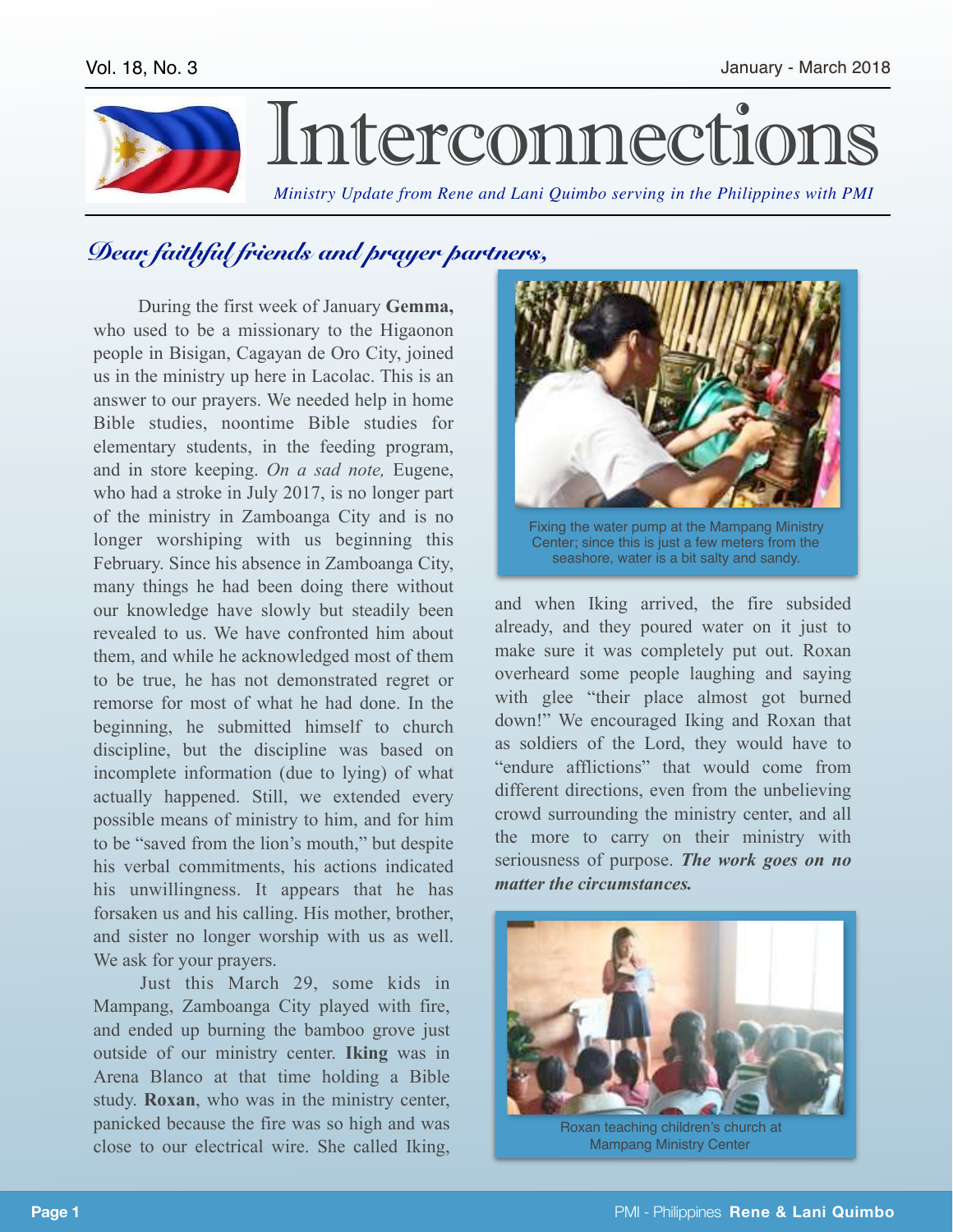It took a while for us to build **Alpad's house** within the Zamboanga City ministry center's compound due to many unforeseen happenings personally and in the various ministries. Finally, we have completed it, and Alpad's family is ready to move in first week of April. We have also enclosed the area where we keep our water storage plastic containers to discourage thieves. The holes on our roof were also sealed to stop dripping when it rains. From time to time young people and even children throw rocks on our roof just out of whim, sometimes in the middle of the night. There is no way we can report them to the local authorities because no one will come forward to testify who did it. We covet your prayers.



Gemma joined us at the Hillside Learning Center first week of January 2018; she is helping us with home Bible studies, noon break Bible studies, feeding program, and store keeping.

A **counseling seminar** was conducted for several weekends for one of our church members who is getting married soon. A church marriage counseling seminar is one of the requirements for the issuance of a marriage license.We have also completed the preparation of Vacation Bible School materials, and we have already met with VBS teachers and assistants on the use of the materials, how to



teach the lessons, the song and dance numbers, the purpose of the different games/activities, and to be sensitive to the students who are ready to entrust their lives to Christ. T**he VBS theme for this year is** "**The Church: the Body of Christ."** Pray with us that the 350 estimated youth and children participants will understand the importance of being a "living stone" in the "great house" of God.

The **monthly prayer walk up in Lacolac**  brings us to more than 100 households. We are grateful to the Lord for the opportunity of being able to bring His word to families who do not worship with us, and to be able to lift them up in prayer. May the Lord grant our endeavors success and to give us the joy of seeing others come to a knowledge of the truth. May the Lord help us to do our work carefully and faithfully that as we proclaim His word, people will trust the Christ who is revealed in His word.

 Our brothers and sisters at the **Portal Christian Fellowship** in the city are also diligent and faithful in praying around the subdivision where the church is located during its monthly schedule.

A **prayer seminar** was held during the last week of March. Christian virtues such as faith, hope and love are the fruit of our fellowship with God and with our fellow believers. Participants were encouraged to hold fast to their confession of Jesus Christ and to boldly enter into God's presence in prayer resting on the finished work of Christ.